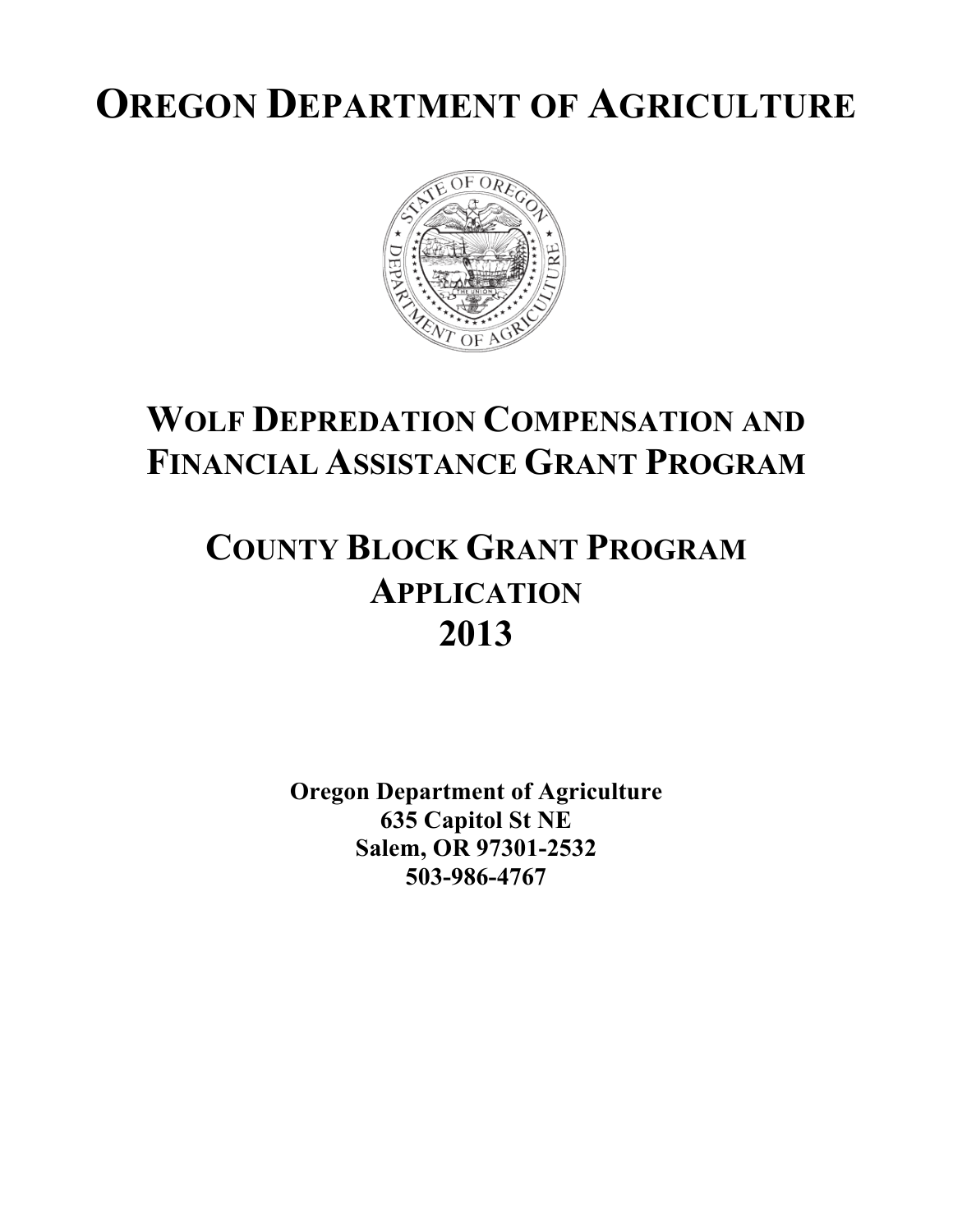# **WOLF DEPREDATION COMPENSATION AND FINANCIAL ASSISTANCE GRANT PROGRAM 2013**

### **A. INTRODUCTION AND PURPOSE**

On June 24, 2011 the Oregon Legislature passed House Bill 3560, which directed the Oregon Department of Agriculture (ODA) to establish and implement a wolf depredation compensation and financial assistance grant program, using moneys in the Wolf management Compensation and Proactive Trust Fund to provide grants to assist counties to implement county wolf depredation compensation programs under which:

- 1. Compensation is paid to persons for livestock or working dogs that are injured or killed due to wolf depredation; and
- 2. Financial assistance is provided to persons who implement livestock management techniques or nonlethal wolf deterrence techniques designed to discourage wolf depredation of livestock; and
- 3. Compensation is paid to persons for livestock or working dogs that are missing due to wolf depredation; and
- 4. Compensation to counties for expenses allowed for implementing the block grant program in their county.

ODA's wolf depredation compensation and financial assistance grant program complements the Oregon Department of Fish and Wildlife (ODF&W) Wolf Conservation and Management Plan in the area of developing and maintaining a cooperative livestock producer assistance program that proactively minimizes wolf-livestock conflict and assists livestock producers experiencing wolf-related livestock losses.

### **B. GRANT SCHEDULE - TIMELINES**

#### **Application Schedule**

| Thurs., January 17, 2013                                    | Grant application process opens for counties         |  |  |  |
|-------------------------------------------------------------|------------------------------------------------------|--|--|--|
| Tues., Feb. 19, 2013                                        | Grant applications due to ODA                        |  |  |  |
| Feb. $19 - \text{Feb } 28, 2013$                            | ODA application review process                       |  |  |  |
| Monday, March 11, 2013                                      | Award notification and grant agreements to be mailed |  |  |  |
| * Late submissions may be accepted at the discretion of ODA |                                                      |  |  |  |
|                                                             |                                                      |  |  |  |

#### **C. SUBMISSION PROCESS**

#### **There will be approximately \$21,413 available in the ODA Wolf Trust Fund to award to county programs for the 2013 grant cycle.**

Please complete the attached grant application for consideration of funds. On a separate sheet list the members your Advisory Committee by name, contact phone # and email (if available). Also include the area or interest they were chosen to represent on the Committee, e.g., own or manage livestock, business representative, etc.

Applications should be addressed to: Jason Barber, Program Area Director Wolf Depredation Compensation and Financial Assistance Grant Program Oregon Department of Agriculture 635 Capitol Street NE Salem, OR 97301 jbarber@oda.state.or.us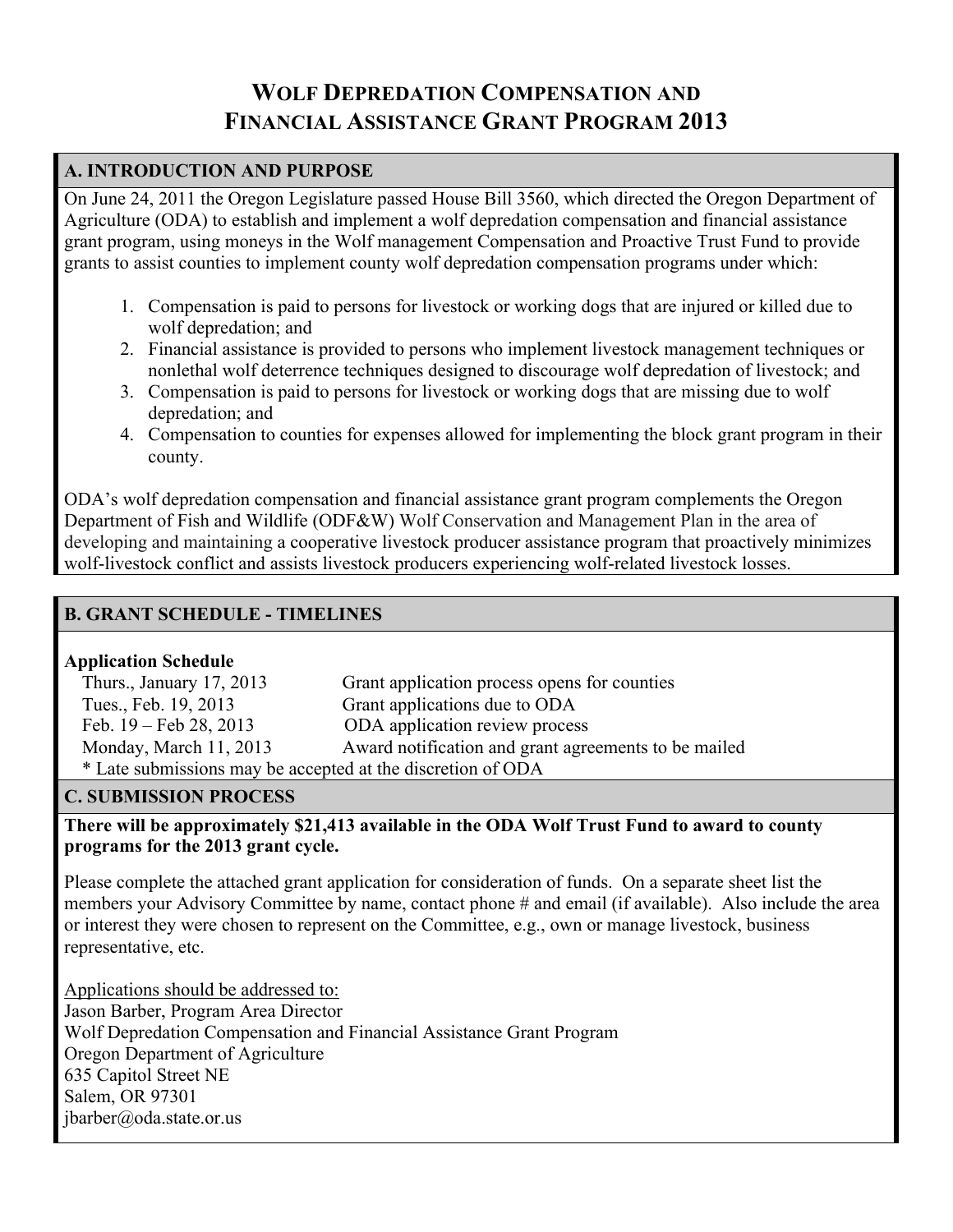## **D. PLEASE COMPLETE - COUNTY BLOCK GRANT APPLICATION FOR 2013**

| <b>Applicant Agency's</b><br><b>Legal Name:</b>                                                                                                                                                                                                                                   |        |        |                           |  |  |  |
|-----------------------------------------------------------------------------------------------------------------------------------------------------------------------------------------------------------------------------------------------------------------------------------|--------|--------|---------------------------|--|--|--|
| <b>Mailing</b><br><b>Address:</b>                                                                                                                                                                                                                                                 |        |        |                           |  |  |  |
| City:                                                                                                                                                                                                                                                                             | Zip:   |        |                           |  |  |  |
| County:                                                                                                                                                                                                                                                                           |        |        |                           |  |  |  |
| <b>Name of County Contact:</b>                                                                                                                                                                                                                                                    |        |        |                           |  |  |  |
| Title:                                                                                                                                                                                                                                                                            |        |        |                           |  |  |  |
| Phone #:                                                                                                                                                                                                                                                                          | Fax #: |        |                           |  |  |  |
| <b>County Contact Email:</b>                                                                                                                                                                                                                                                      |        |        |                           |  |  |  |
| <b>GRANT FUND REQUEST</b>                                                                                                                                                                                                                                                         |        |        |                           |  |  |  |
| Category 1. Grant funds requested for compensation for death or injury to livestock or<br>working dogs due to wolf depredation.                                                                                                                                                   |        |        | $\boldsymbol{\mathsf{S}}$ |  |  |  |
| Category 2. Grant funds requested for livestock and working dogs that are missing due<br>to wolf depredation.                                                                                                                                                                     |        |        | \$                        |  |  |  |
| Category 3. Grant funds requested for implementation of livestock management<br>activities, including nonlethal wolf deterrence techniques, to prevent interactions<br>between wolves and livestock or working dogs. (*See Note Below)                                            |        |        | \$                        |  |  |  |
| <b>Category 4.</b> Grant funds requested for the expenses allowed under $603-019-0015(g)$ for<br>implementation of the County Block Grant Program (may only request 90% of actual<br>expenses, The remaining expenses are to be included under Item 5 as a money<br>contribution. |        |        | \$                        |  |  |  |
| <b>Total grant funds requested</b>                                                                                                                                                                                                                                                |        |        | \$                        |  |  |  |
| Category 5. County contribution. The county must contribute an amount of money<br>equal to 10% of the total expenditures incurred for implementing the grant program as<br>described in $603-019-0015(g)$                                                                         |        |        | \$                        |  |  |  |
| <b>Authorized Official:</b>                                                                                                                                                                                                                                                       |        | Title: |                           |  |  |  |
| <b>Signature of Authorized</b><br>Official:                                                                                                                                                                                                                                       |        | Date:  |                           |  |  |  |

**\*Note: Although county's are encouraged to request awards from category 3, since 57% of all available grant funds for the 2012-13 grant cycles have already been awarded from category 3, county's are not required to distribute a minimum of 30% of their total grant award towards category 3 expenses for the 2013 grant cycle.**